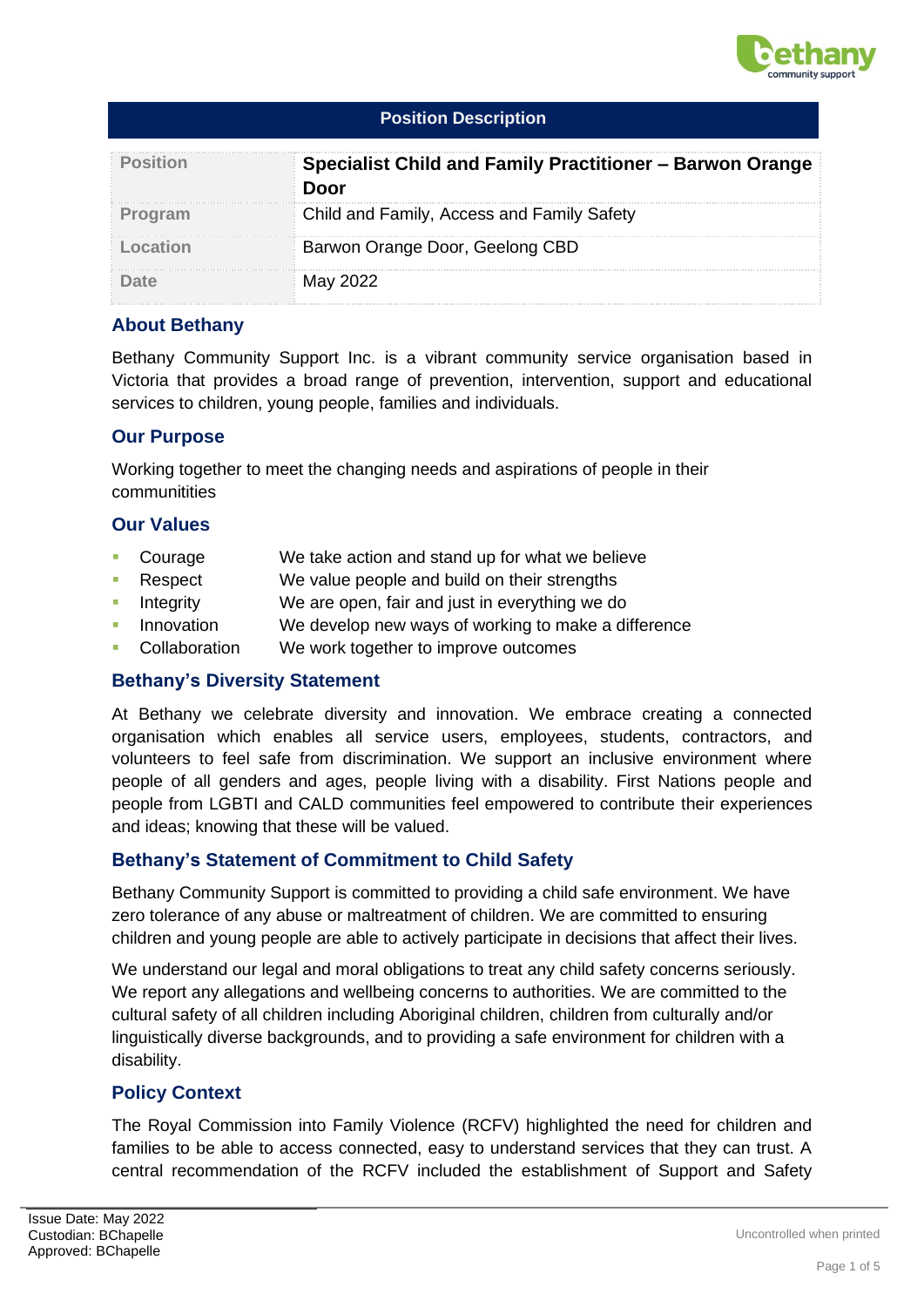

Hubs (now known as Orange Door) across Victoria. The Orange Door is central to Victoria's approach to addressing both family violence and child vulnerability (which may or may not be related to family violence) and will form a critical part of the broader service system network. Family Safety Victoria oversee the establishment of the Orange Door network and provide local leadership, facilitation, oversight and infrastructure management in partnership with community service organisations and statutory services.

A fundamental vision for the establishment of the Orange Door is for a simpler, more integrated service system that will be more responsive and better coordinated interventions for women, individuals and families experiencing family violence, perpetrators of family violence and families who require support for their children's care, wellbeing and development.

### **Position Objectives**

This position is responsible for providing specialist Child and Family Intake for the protection and safety of vulnerable children and families experiencing family vulnerability and working within an integrated approach to provide intake, assessment and triaging of vulnerable families, child and women victims of family violence and perpetrators of family violence. This role will provide direct service delivery in accordance with the relevant industrial instruments and regulations and agency policies and procedures ensuring alignment with Bethany's Strategic and Operation plans. The role is situated within the Barwon Orange Door.

## **Key Responsibilities**

- **•** Provide expert skills in screening, triage and assessment of child and family vulnerability applying the Best Interests Framework (BICPM) and MARAM to promote the safety, stability, wellbeing and development of children and young people.
- Work closely with other Orange Door practitioners as part of an integrated service delivery team to undertake screening and initial assessment for child and women victims of family violence, vulnerable children and families, and perpetrators of family violence.
- Use contemporary and evidence based approaches to identify family violence risk and child and family vulnerability, drawing on specialist experience of working with vulnerable families.
- Provide a quality and timely intake response to Barwon Child and Family referrals through identification of client need, thorough and holistic assessment of risk and identification of appropriate and targeted support services.
- Support the delivery of coordinated and integrated responses to children and families in need of support, and to perpetrators of all forms of family violence, drawing on the Integrated Practice Framework, Orange Door Operational Guidelines, Service Specifications and relevant risk assessment tools and frameworks.
- Adopt a whole of family view, and work with The Orange Door practitioners to understand the range of dynamic risk and needs presenting for families, parents, children and perpetrators.
- Work within a specialist Child and Family Services discipline to deliver The Orange Door services and develop an understanding and capability to work safely across other areas of specialisation (with appropriate training and supervision).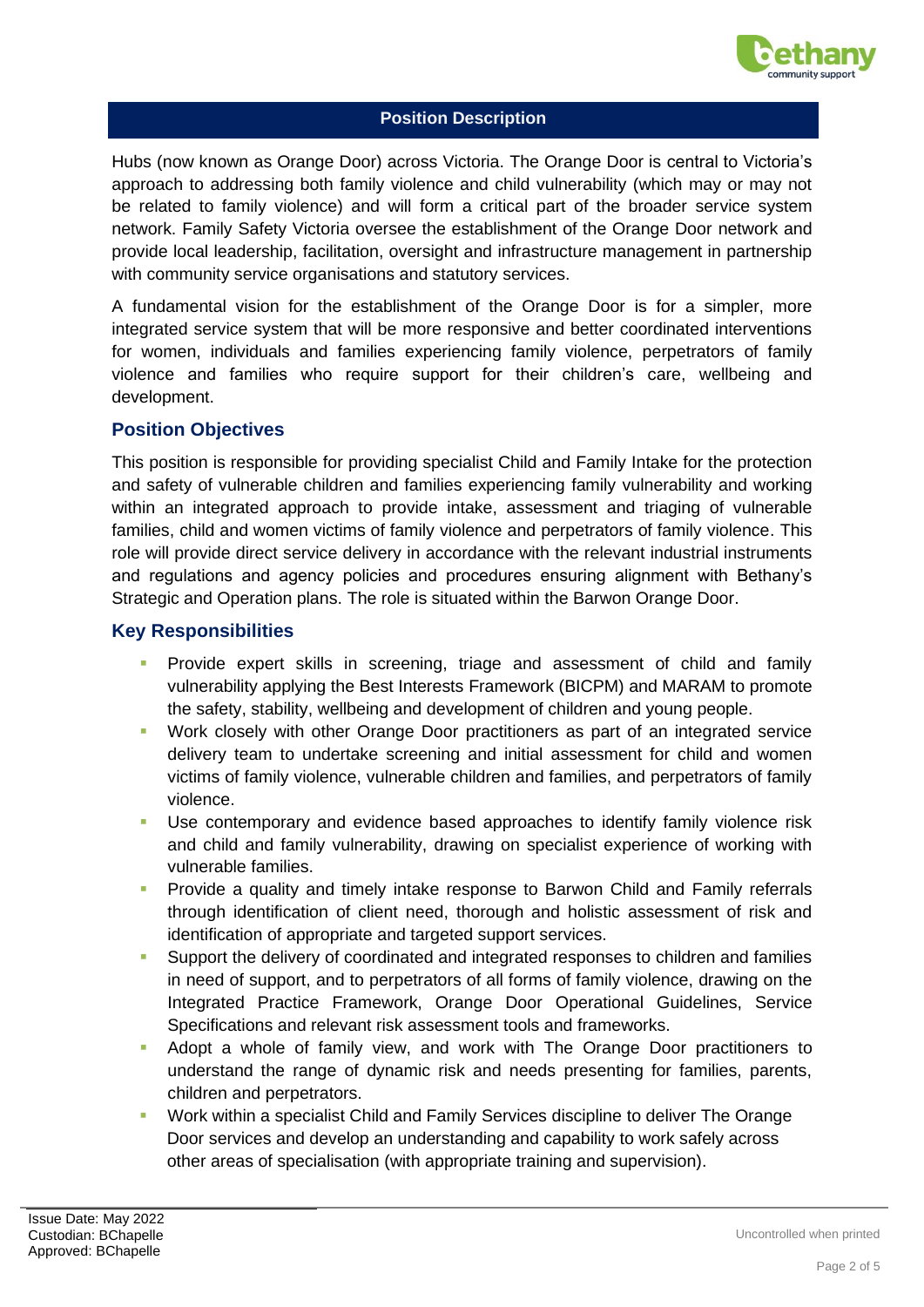

- Provide quality case consultation to The Orange Door practitioners and other professionals inclusive of working with professionals/stakeholders to identify pathways and key transition points that focus on early intervention and prevention.
- **•** Provide a range of targeted brief service interventions to vulnerable children and families in response to identified need i.e. single session work, home visits, assertive outreach and case conferencing.
- Participate in facilitated case conferences, led by the Integrated Practice Leader, Advanced Family Violence Practitioner and Aboriginal Practice Leader.
- **In conjunction with identified stakeholders, undertake joint professional development** and community education activities to promote an understanding of approaches that better support vulnerable children and families earlier, and support cultural change around children's best interests.
- Actively develop and maintain partnerships with key community stakeholders including schools, early year's networks, local service providers, the Barwon Child and Family Services Alliance partners and the Department of Human Services.
- **Provide support and mentoring to less experienced Child and Family team members** and students.
- **E** Actively participate in regular informal and formal supervision and annual performance appraisals with the Team Leader Child and Family.
- **E** Attend regular team and agency meetings and participate in professional development and training.
- **•** Record client information accurately on The Orange Door Client Relationship Management (CRM) system and in line with accreditation standards.
- Maintain and monitor required data systems.
- **Participate in and contribute to management reporting and program evaluation and** review as required.
- Share integrated service approaches and learnings with members of the Orange Door teams and with Bethany.
- **•** To positively and professionally promote and represent the organisation internally and externally in a range of forums and meetings across the sector and with key stakeholders.
- **Make recommendations to effectively resolve problems or issues, by using judgment** that is consistent with Bethany Values, standards, practices, policies, procedures, regulation, industrial instruments or legislation.
- Support and participate in the Agency's continuous quality improvement process.
- Other duties as required.

# **Key Selection Criteria**

*Essential*

- **1.** Meets the Mandatory Minimum Qualifications for Family Violence Practitioners.
- **2.** Demonstrated understanding of and expertise in the area of child and family welfare with knowledge of key legislation and sector reforms.
- **3.** Advanced understanding and expertise in applying the Best Interests Case Practice model and MARAM in undertaking dynamic risk assessments and decision-making for children, young people and families.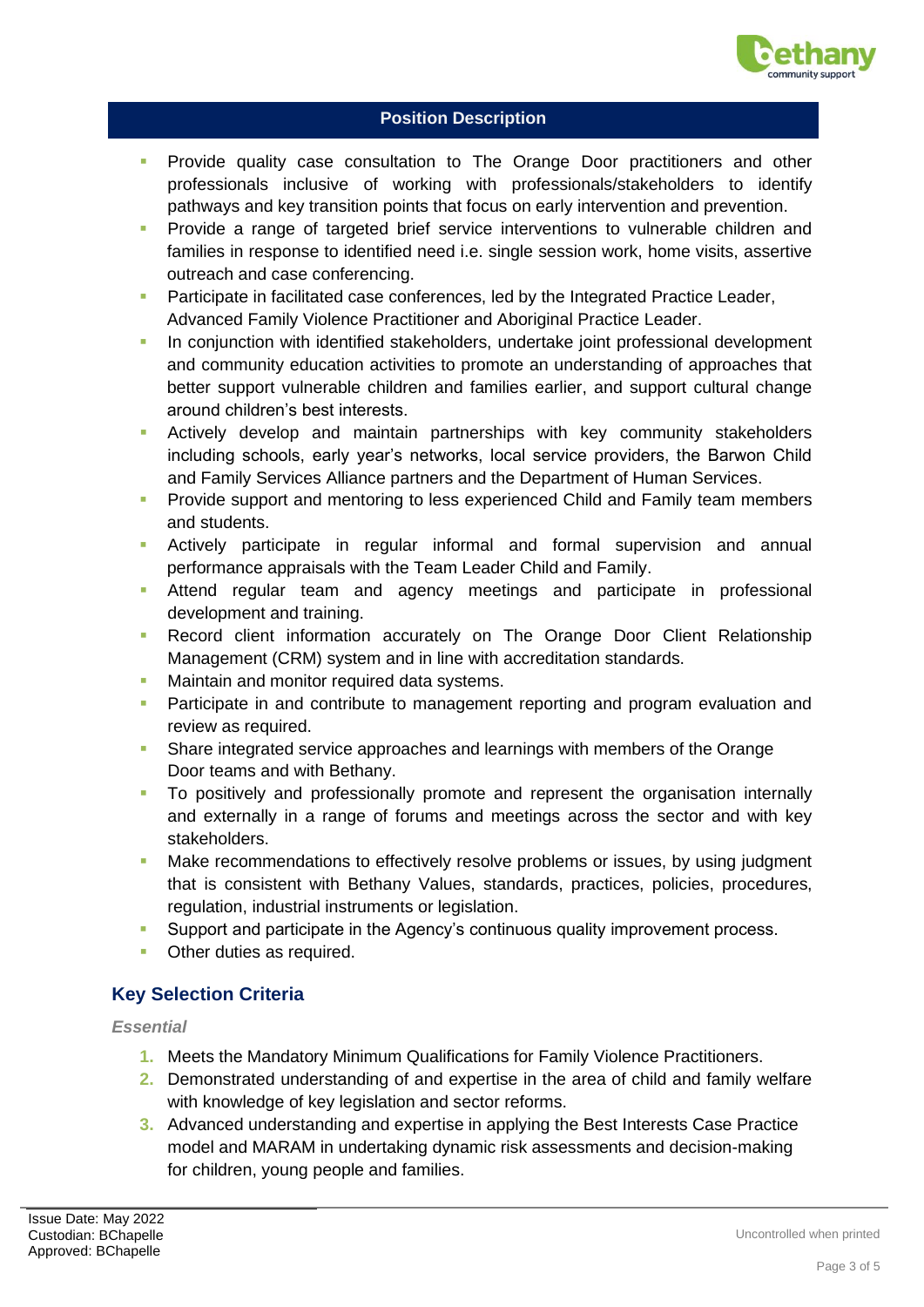

- **4.** Comprehensive understanding of the gendered nature of family violence and child development, attachment and trauma theories.
- **5.** Demonstrated experience in brief intervention, case conferencing, assertive outreach, safety planning and crisis intervention as they relate to victim/survivors and male perpetrators of family violence.
- **6.** Ability to demonstrate culturally sensitive practice in relation to family vulnerability inclusive of the needs of Indigenous and CALD communities.

### *Desirable*

- **7.** Ability to maintain efficient and productive cross-sector partnerships and relationships with key stakeholders with a commitment to service integration for better client outcomes.
- **8.** Excellent communicator with strong interpersonal, advance written and oral communication.
- **9.** Proficient in the use of MS Office, databases and knowledge of a range of IT programs.

### *Mandatory*

- **10.** Current full Victorian Driver Licence
- **11.** A satisfactory criminal records check and Working With Children Check

# **Capabilities and Personal Attributes**

- Advocates and champions to achieve positive change
- Demonstrates commitment to social justice and social inclusion.
- Leads a culture of respectful relationships and behaviour across the organisation.
- Is truthful and ethical and leads and reinforces expected standards of behaviour at all times.
- Generates ideas and solutions and takes advantage of new and emerging opportunities
- Creates and sustains dynamic and productive relationships to maximise outcomes.

# **Organisational Relationships**

| <b>Supervisor</b>        | Team Leader – Child and Family – Orange Door                                                                                                                                                                                                                                                                                                                       |  |  |
|--------------------------|--------------------------------------------------------------------------------------------------------------------------------------------------------------------------------------------------------------------------------------------------------------------------------------------------------------------------------------------------------------------|--|--|
| <b>External Liaisons</b> | DFFH Child Protection, SAFV Centre, Integrated Family Service<br>Agencies, Specialist Women's, Children and Men's Family<br>Violence Services, Victoria Police, Corrections Victoria,<br>Wathaurong, Colac Area Health, Family Safety Victoria, Schools,<br>Kindergartens, Children Centres, NDIA, Centrelink, and other<br><b>Community Service Organisations</b> |  |  |
| <b>Stakeholders</b>      | All Staff, Barwon Support and Safety Hub staff, Family Safety<br>Victoria, SAFV Centre, DFFH Child Protection, Integrated Family<br>Service Agencies and Victoria Police.                                                                                                                                                                                          |  |  |